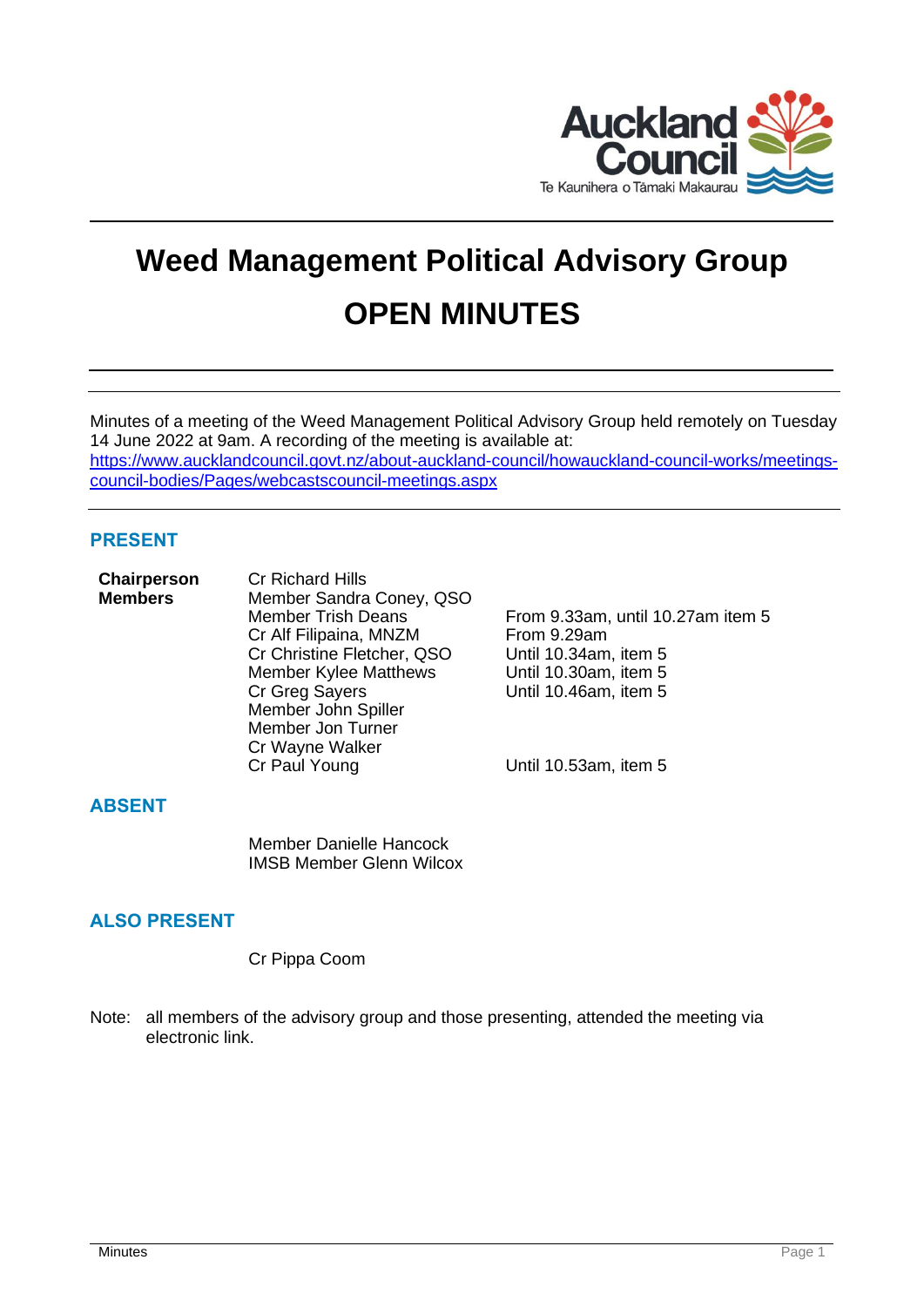Note: a roll-call was conducted that ascertained the following members were in attendance at the commencement of the meeting:  $√$ 

| <b>Member</b>                  | <b>Member</b> |                                 |              |
|--------------------------------|---------------|---------------------------------|--------------|
| <b>Cr Richard Hills</b>        | $\checkmark$  | Cr Greg Sayers                  | $\checkmark$ |
| Member Sandra Coney, QSO       | $\checkmark$  | Member John Spiller             | $\checkmark$ |
| <b>Member Trish Deans</b>      |               | Member Jon Turner               | $\checkmark$ |
| Cr Alf Filipaina, MNZM         |               | Cr Wayne Walker                 |              |
| Cr Christine Fletcher, QSO     | $\checkmark$  | <b>IMSB Member Glenn Wilcox</b> |              |
| <b>Member Danielle Hancock</b> |               | Cr Paul Young                   | $\checkmark$ |
| <b>Member Kylee Matthews</b>   | $\checkmark$  |                                 |              |

#### **1 Apologies**

Resolution number WEE/2022/11

MOVED by Cr R Hills, seconded by Member S Coney:

**That the Weed Management Political Advisory Group:**

**a) accept the apologies from:**

#### **Absence**

**Member Hancock – Council business IMSB Member Wilcox – IMSB Board business IMSB Member Wilson – IMSB Board business**

#### **Early Departure**

**Cr Greg Sayers**

# **CARRIED**

## **2 Declaration of Interest**

There were no declarations of interest.

# **3 Confirmation of Minutes**

Resolution number WEE/2022/12

MOVED by Cr P Young, seconded by Member S Coney:

**That the Weed Management Political Advisory Group:**

**a) confirm the ordinary minutes of its meeting, held on Tuesday, 26 October 2021, as a true and correct record.**

**CARRIED**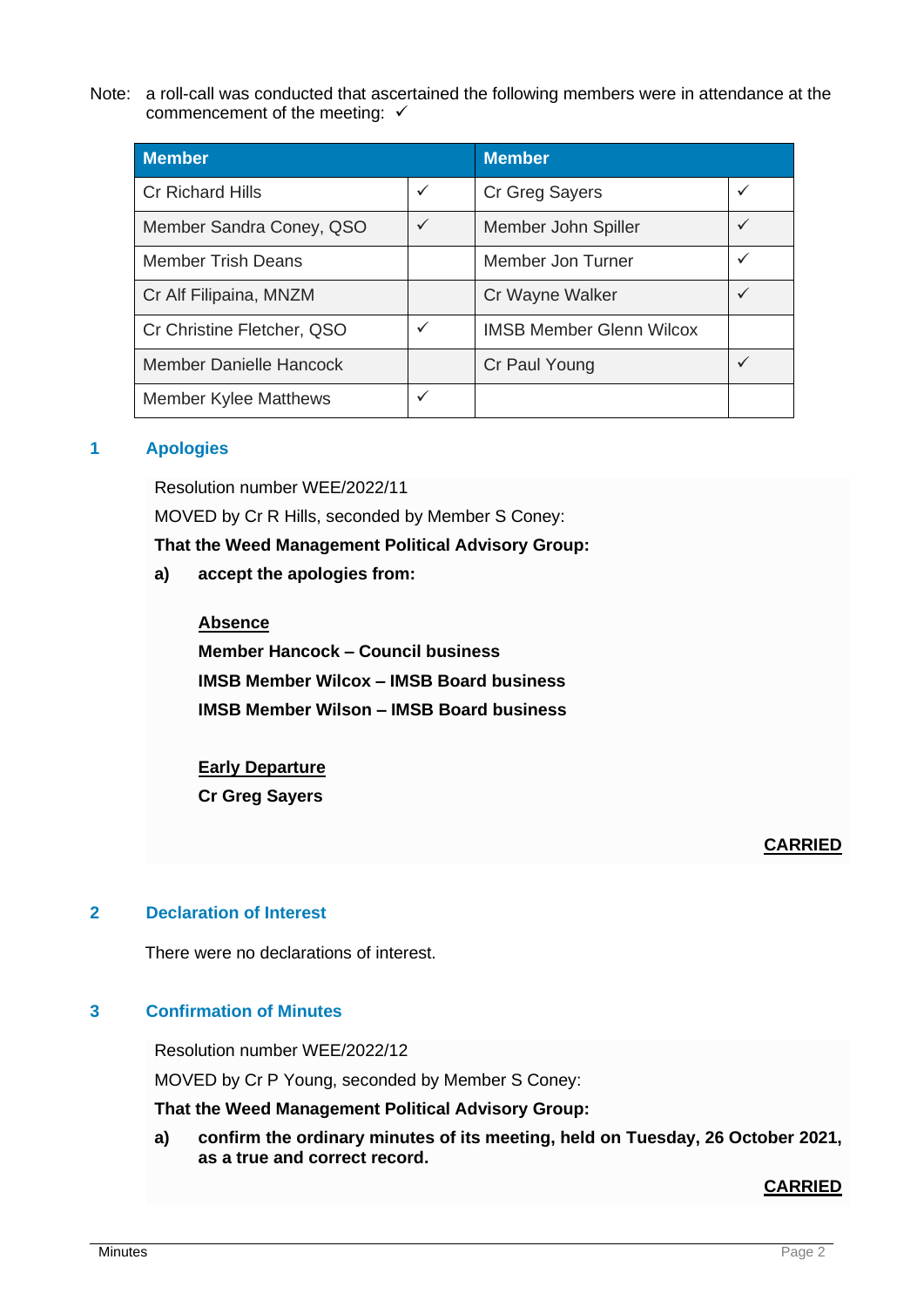## **4 Extraordinary Business**

There was no extraordinary business.

## **5 Update to the Weed Management Political Advisory Group - April 2022**

A presentation and supporting information was provided. Copies have been placed on the official minutes and are available on the Auckland Council website as minutes attachments.

*Cr A Filipaina entered the meeting at 9.21 am. Member T Deans entered the meeting at 9.34 am. Member T Deans retired from the meeting at 10.28 am. Member K Matthews retired from the meeting at 10.30 am. Cr C Fletcher retired from the meeting at 10.34 am. Cr G Sayers retired from the meeting at 10.46 am. Cr A Filipaina retired from the meeting at 10.52 am. Cr P Young retired from the meeting at 10.53 am.*

Resolution number WEE/2022/13

MOVED by Cr R Hills, seconded by Member S Coney:

**That the Weed Management Political Advisory Group:**

- **a. note the update provided by staff on:**
	- **i) Implications for Auckland Council of the Parliamentary Commissioner for the Environment's recent report on weed management.**
	- **ii) The progress of the regional project: Standardising of funding for weed management in the urban road corridor.**
	- **iii) Outcome of the toxicity review report.**

# **CARRIED**

#### **Attachments**

- A 14 June 2022, Weed Management Political Advisory Group, Item 5 Update to the Weed Management Political Advisory Group - April 2022, glyphosate presentation
- B 14 June 2022, Weed Management Political Advisory Group, Item 5 Update to the Weed Management Political Advisory Group - April 2022, presentation
- C 14 June 2022, Weed Management Political Advisory Group, Item 5 Update to the Weed Management Political Advisory Group - April 2022, presentation

#### **. 6 Consideration of Extraordinary Items**

There was no consideration of extraordinary items.